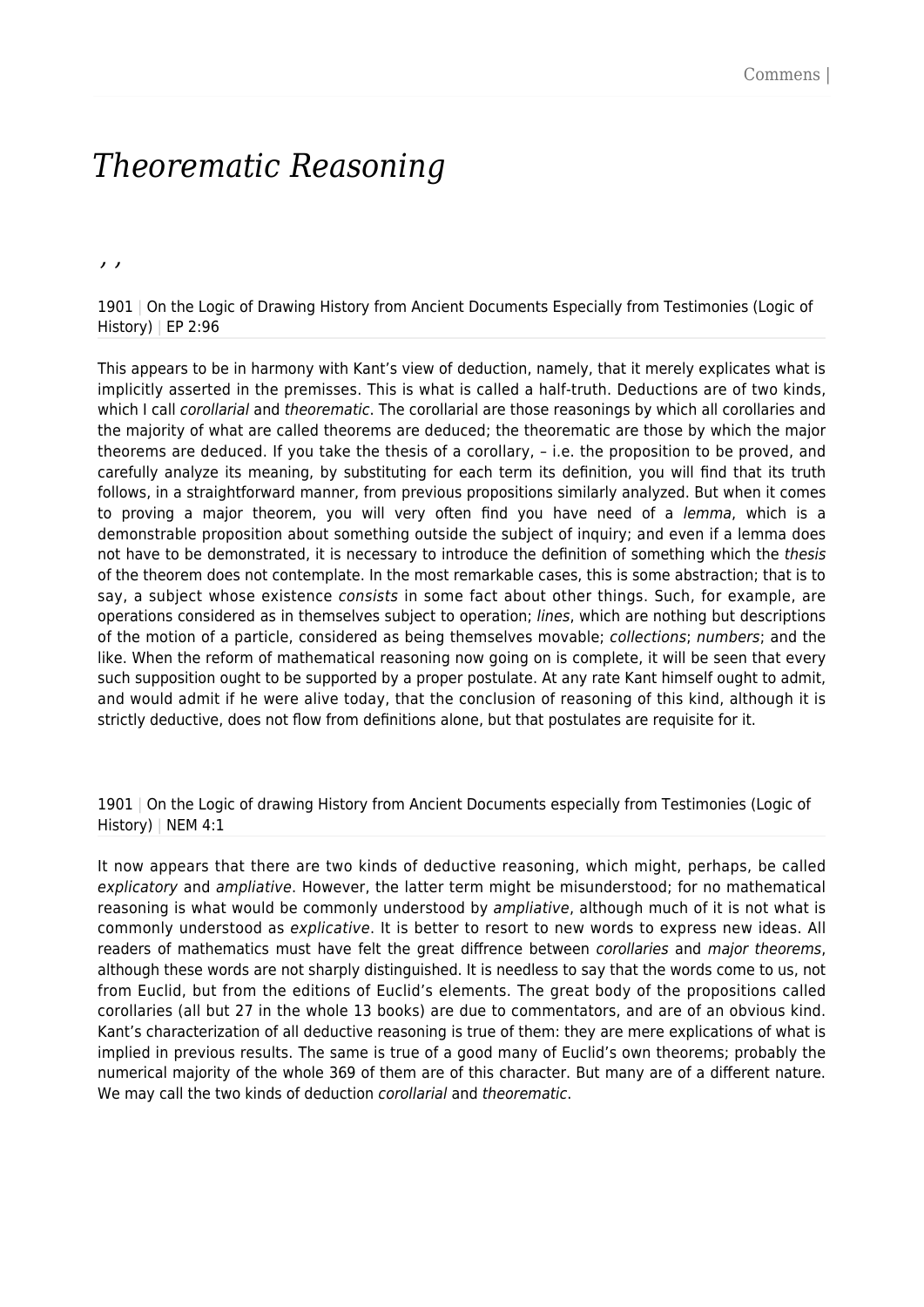### 1902 | Carnegie Institution Correspondence | NEM 4:49

My first real discovery about mathematical procedure was that there are two kinds of necessary reasoning, which I call the Corollarial and the Theorematic, because the corollaries affixed to the propositions of Euclid are usually arguments of one kind, while the more important theorems are of the other. The peculiarity of theorematic reasoning is that it considers something not implied at all in the conceptions so far gained, which neither the definition of the object of research nor anything yet known about could of themselves suggest, although they give room for it. Euclid, for example, will add lines to his diagram which are not at all required of suggested by any previous proposition, and which the conclusion that he reaches by this means says nothing about. I show that no considerable advance can be made in thought of any kind without theorematic reasoning. When we come to consider the heuretic part of mathematical procedure, the question how such suggestions are obtained will be the central point of the discussion.

[- I it is proper to divide all Theorematic reasoning into the Non-abstractional and the abstractional.

## 1902 | Carnegie Institution Correspondence | NEM 4:38

Deduction is divisible into sub-classes in various ways; of which the most important is into Corollarial and Theorematic. Corollarial deduction is where it is only necessary to imagine any case in which the premisses are true in order to perceive immediately that the conclusion holds in that case. All ordinary syllogisms and some deductions in the logic of relatives belong to this class. Theorematic deduction is deduction in which it is necessary to experiment in the imagination upon the image of the premiss in order from the result of such experiment to make corollarial deductions to the truth of the conclusion. The subdivisions of theorematic deduction are of very high theoretical importance.

### 1902 | Carnegie Institution Correspondence | NEM 4:42

Imagine, for example, an endless succession of objects. [—] Yet this proof will rest on some proposition which is simply self evident. But as long as one only has the idea of simple endless series, one may think forever, and not discover the theorem, until something suggests that *other* idea to the mind. What I call the *theorematic* reasoning in mathematics consists in so introducing a foreign idea, using it, and finally deducing a conclusion from which it is eliminated.

### 1902 | Minute Logic: Chapter III. The Simplest Mathematics | CP 4.233

How it can be that, although the reasoning is based upon the study of an individual schema, it is nevertheless necessary, that is, applicable, to all possible cases, is one of the questions we shall have to consider. Just now, I wish to point out that after the schema has been constructed according to the precept virtually contained in the thesis, the assertion of the theorem is not evidently true, even for the individual schema; nor will any amount of hard thinking of the philosophers' corollarial kind ever render it evident. Thinking in general terms is not enough. It is necessary that something should be DONE. In geometry, subsidiary lines are drawn. In algebra permissible transformations are made. Thereupon, the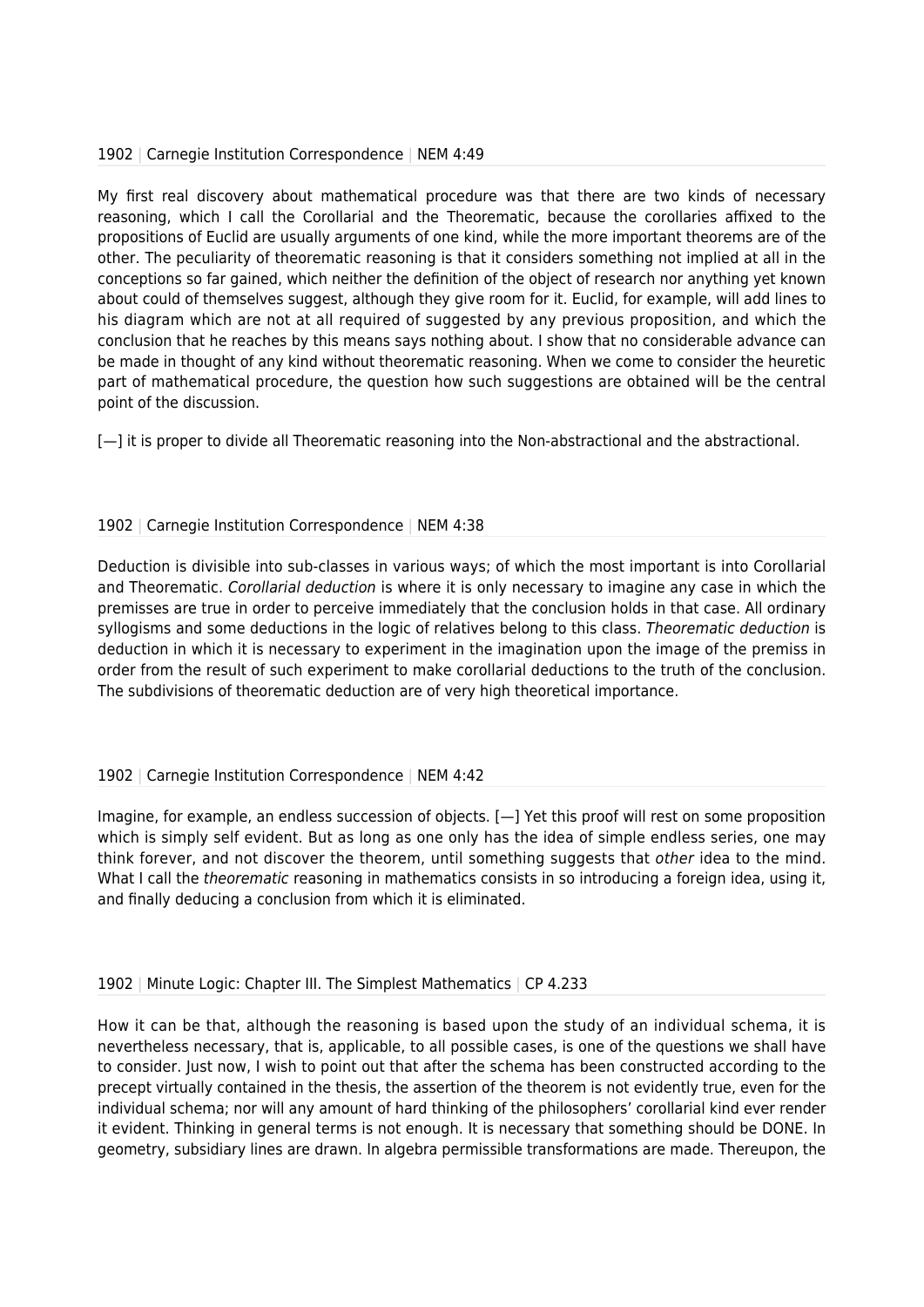faculty of observation is called into play. Some relation between the parts of the schema is remarked. But would this relation subsist in every possible case? Mere corollarial reasoning will sometimes assure us of this. But, generally speaking, it may be necessary to draw distinct schemata to represent alternative possibilities. Theorematic reasoning invariably depends upon experimentation with individual schemata. We shall find that, in the last analysis, the same thing is true of the corollarial reasoning, too; even the Aristotelian "demonstration why." Only in this case, the very words serve as schemata. Accordingly, we may say that corollarial, or "philosophical" reasoning is reasoning with words; while theorematic, or mathematical reasoning proper, is reasoning with specially constructed schemata.

1903 | Syllabus: Nomenclature and Division of Triadic Relations, as far as they are determined | EP 2:297-298

A Deduction is an argument whose Interpretant represents that it belongs to a general class of possible arguments precisely analogous which are such that in the long run of experience the greater part of those whose premisses are true will have true conclusions. Deductions are either Necessary or Probable. Necessary Deductions are those which have nothing to do with any ratio of frequency, but profess (or their interpretants profess for them) that from true premisses they must invariably produce true conclusions. A Necessary Deduction is a method of producing Dicent Symbols by the study of a diagram. It is either Corollarial or Theorematic. A Corollarial Deduction is one which represents the conditions of the conclusion in a diagram and finds from the observation of this diagram, as it is, the truth of the conclusion. A Theorematic Deduction is one which, having represented the conditions of the conclusion in a diagram, performs an ingenious experiment upon the diagram, and by the observation of the diagram, so modified, ascertains the truth of the conclusion.

### 1907 | Pragmatism | MS [R] 318:55-6

In corollarial reasoning, the premisses act as stimulus to a suggestion according to general logical associations. But in theoric demonstration, it is necessary that associations should be introduced of which the premisses afford not the slightest hint. To this result two mental events must take place of natures as unlike each other as either is unlike an associative suggestion. Namely, in the first place, the ideas to be associated must be brought together in the mind, either by some accidental experience, or by the force of a natural or acquired instinct, or in consequence of a profound study of the forms of such associations. In any case, however, it will be a novel and original thought, cleverly shot upon the wing. In the second place an examination by means of experiments in the imagination must sufficiently show that the theoric association will involve no falsity.

1908 | A Neglected Argument for the Reality of God (O) | EP 2:441-442; CP 6.471

Deduction has two parts. [—] Explication is followed by Demonstration, or Deductive Argumentation. [- ] It invariably requires something of the nature of a diagram; that is, an "Icon," or Sign that represents its Object in resembling it. It usually, too, needs "Indices," or Signs that represent their Objects by being actually connected with them. But it is mainly composed of "Symbols," or Signs that